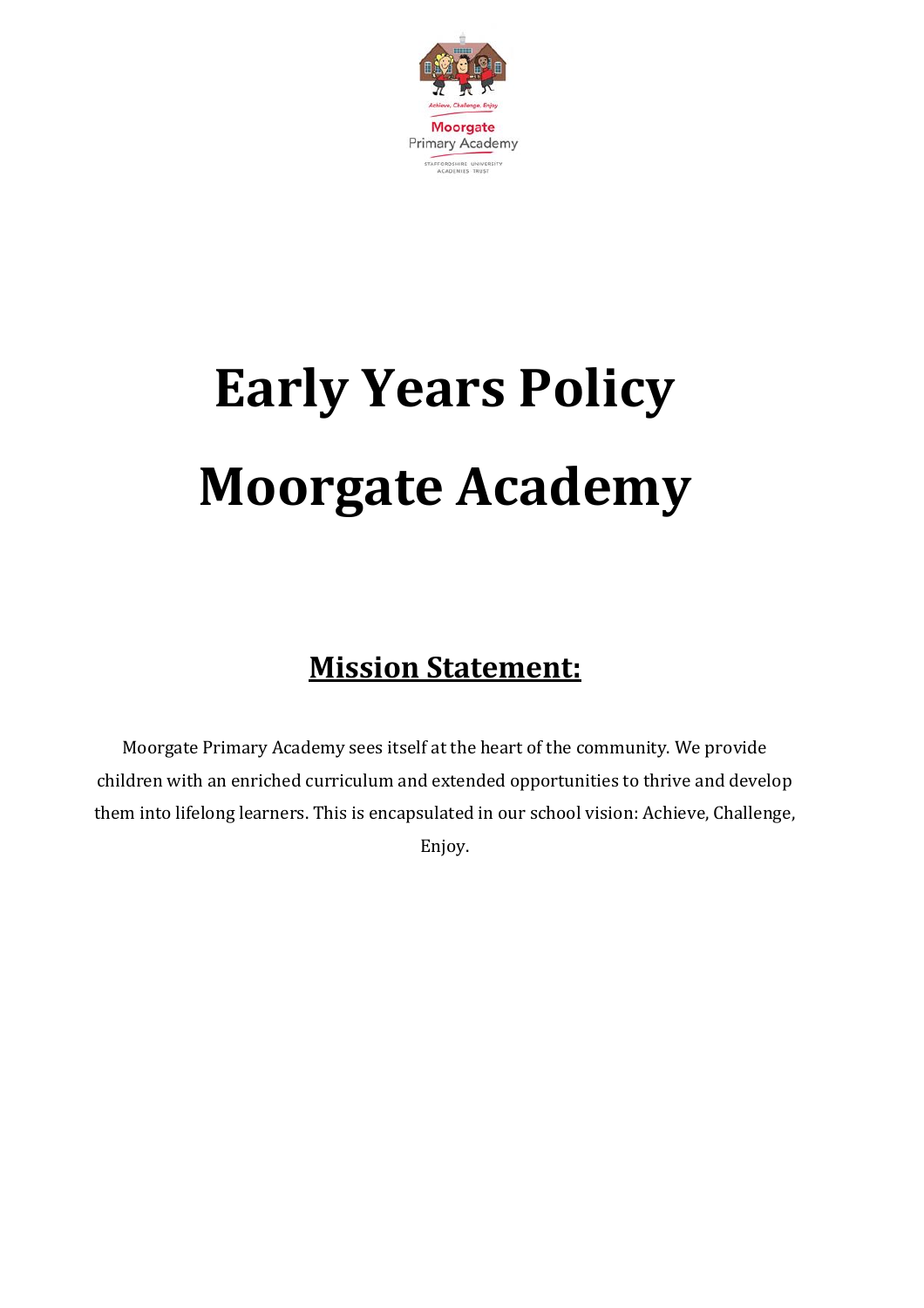

### **1. Introduction**

Early Years education is the foundation rupon which young children build the rest of their schooling. At Moorgate Primary Academy we believe in a holistic approach to learning which encourages parents/carers, staff members and teachers to work together to support children's learning.

This policy outlines the purpose, nature and management of the Early Years Foundation Stage (EYFS) at Moorgate Primary Academy and is the responsibility of practitioners working in the EYFS setting. In the policy, the term 'practitioner' refers to the members of staff working with children within the setting.

Early Years educational provision at Moorgate Primary Academy is available to children from September of the academic year in which they will turn five years old.

### **2. Aims of the Early Years Foundation Stage**

Moorgate Primary Academy offers the foundations of an education for life, enabling children to develop as happy, confident, tolerant, independent and responsible learners through the provision of an enriched and enjoyable curriculum. In the Foundation Stage, we ensure children feel safe, happy and confident so that a strong sense of self-esteem enables them to create the building blocks for future learning.

We aim to support each child's welfare, learning and developmental needs by:

- Recognising that all children are unique and special and develop in individual ways and at varying rates - physically, cognitively, linguistically, socially and emotionally.
- Providing a safe, secure and caring environment where children feel happy and know that the practitioners looking after them value them.
- Fostering and nurturing children's self-confidence and self-esteem, promoting independence and decision-making.
- Developing children's understanding of social skills and appropriate self-expression.
- Supporting children to develop care, respect and appreciation for others.
- Providing playful learning experiences, which reflect children's personal interests and areas of curiosity and which build on children's existing knowledge and understanding.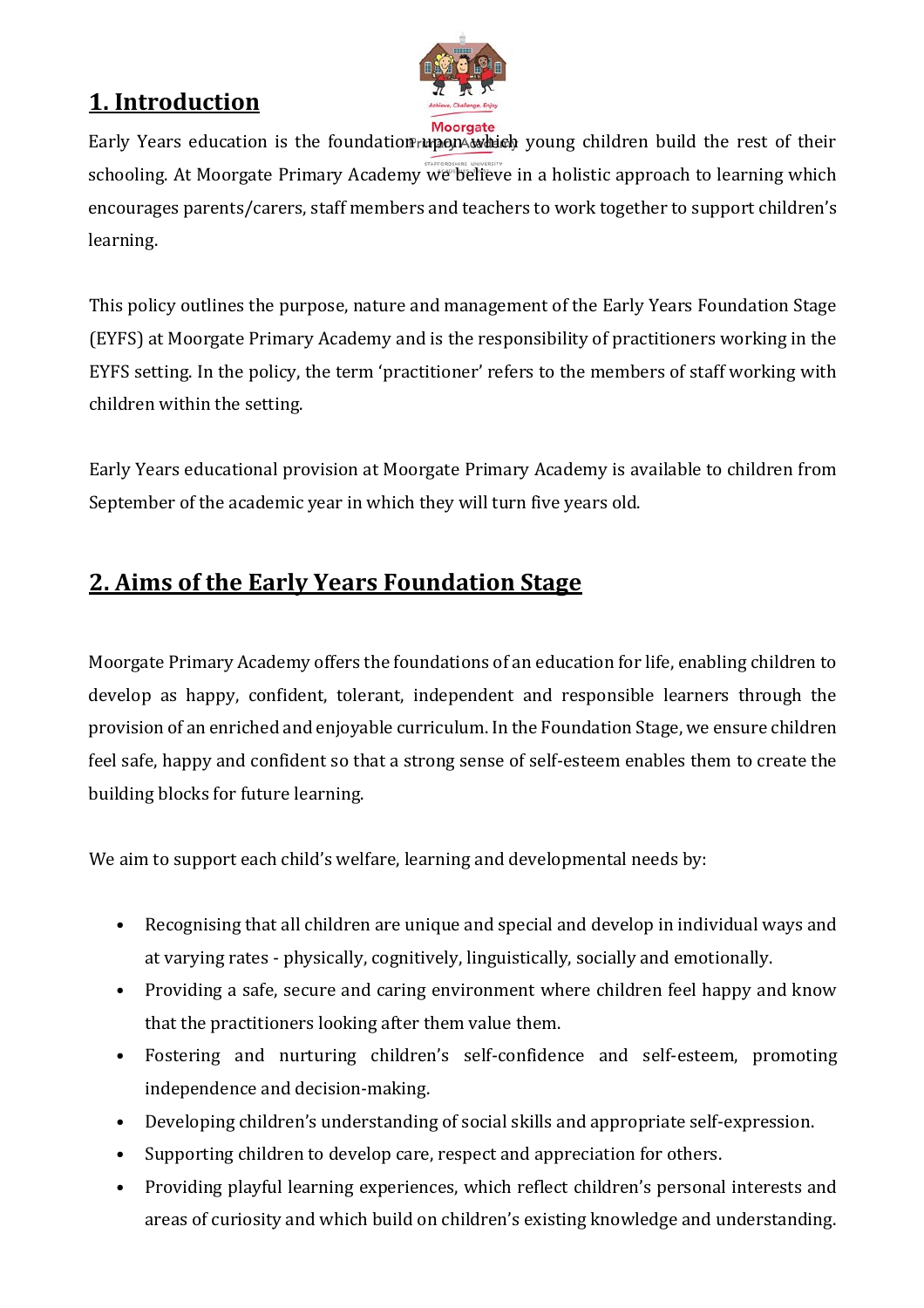• Providing effective learning opportunities in a range of environments, inside and **Moorgate** outside. Primary Academy

STAFFORDSHIRE UNIVERSIT

#### **3.The Early Years Foundation Stage Framework**

Teaching in the EYFS at Moorgate Primary Academy is delivered in accordance with the curriculum outlined in the latest version of the EYFS statutory framework that applies from September 2021.

The EYFS framework includes 7 areas of learning and development that are equally important and inter-connected. However, 3 areas known as the prime areas are seen as particularly important for igniting curiosity and enthusiasm for learning, and for building children's capacity to learn, form relationships and thrive.

The prime areas are:

- Communication and language
- Physical development
- Personal, social and emotional development

The prime areas are strengthened and applied through 4 specific areas:

- Literacy
- Mathematics
- Understanding the world
- Expressive arts and design

It is vital that we recognise that none of these areas is isolated and all interrelate and that all Areas of Learning and Development are given equal weighting and value.

### **4. Active Learning through Play**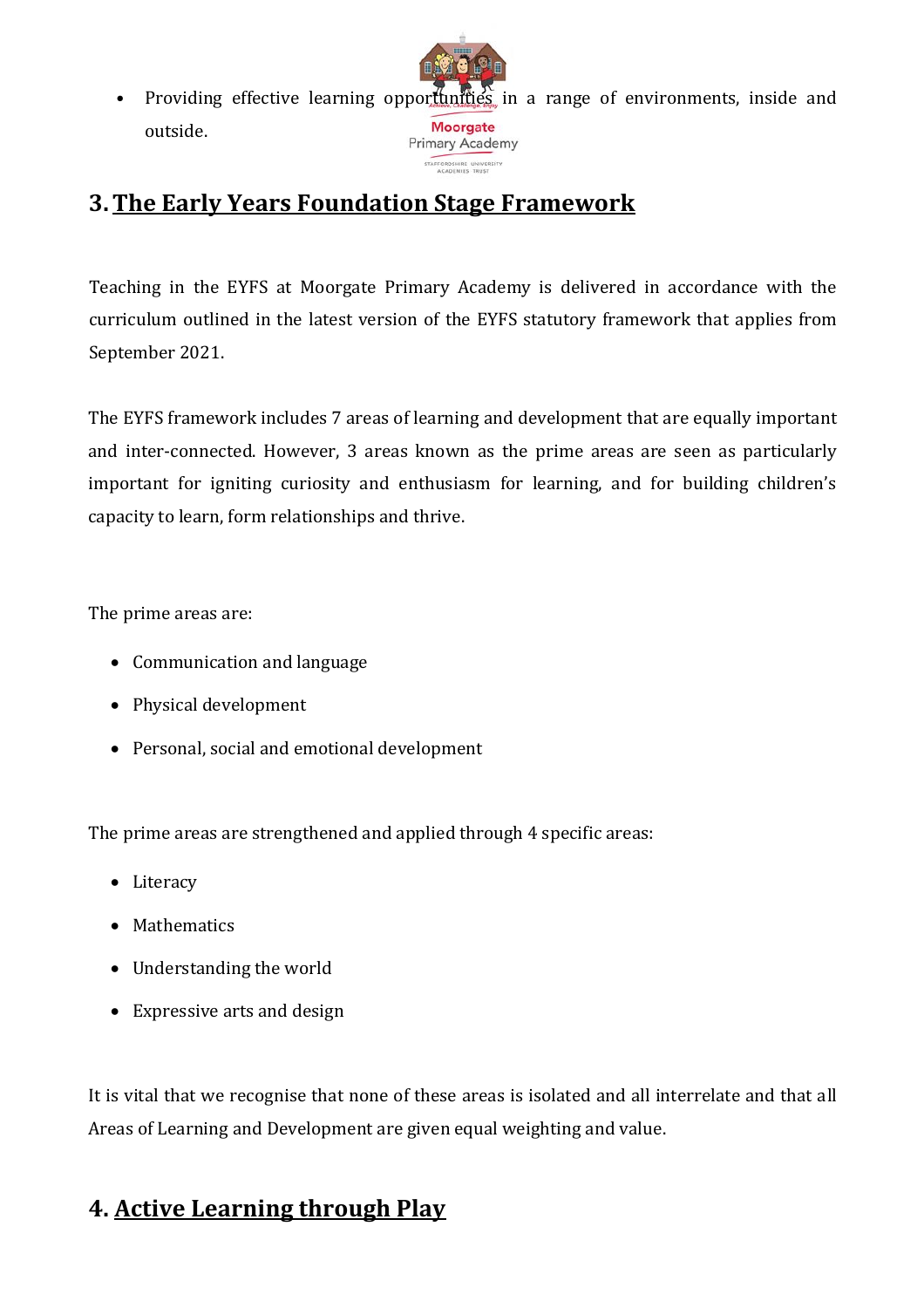

At Moorgate Primary Academy we recognise that young children learn best when they are active. We appreciate the importance of children's play as a powerful motivator and an essential and rich part of their learning process, supporting them in all areas of development.

In the EYFS setting at Moorgate Primary Academy, we provide both enhanced provision and continual play opportunities inside and, within a secure area, outside. These activities are designed to engage children in practical, first-hand experiences, which will support them as they discover, explore, investigate, develop their personal interests and areas of curiosity, and make sense of the world around them.

#### **5. Assessment and Record Keeping**

At Moorgate Primary Academy, ongoing assessment is an integral part of the learning and development processes. Staff observe pupils to identify their level of achievement, interests and learning styles. These observations are used to shape future planning. Staff also take into account observations shared by parents and/or carers.

Within the first 6 weeks that a child starts reception, staff will administer the Reception Baseline Assessment (RBA). This, along with pre-entry data and baseline activities and observations during the initial weeks help to inform the planning of each learner's next steps. The results of this baseline form the starting points to the teaching and learning.

On-going assessment is an essential aspect of the effective running of the EYFS setting at Moorgate Primary Academy. Our main assessment method is through observations of children in different teaching and learning contexts. We carry out planned observations of individuals and groups of children regularly. We also make spontaneous observations in order to capture significant moments of children's learning.

All children have a personal online Learning Journey, which records photos, observations and comments in line with the Early Years Foundation Stage curriculum. This enables us to build up a record to help assess children's progress and each child's learning and achievements during their time in the Early Years.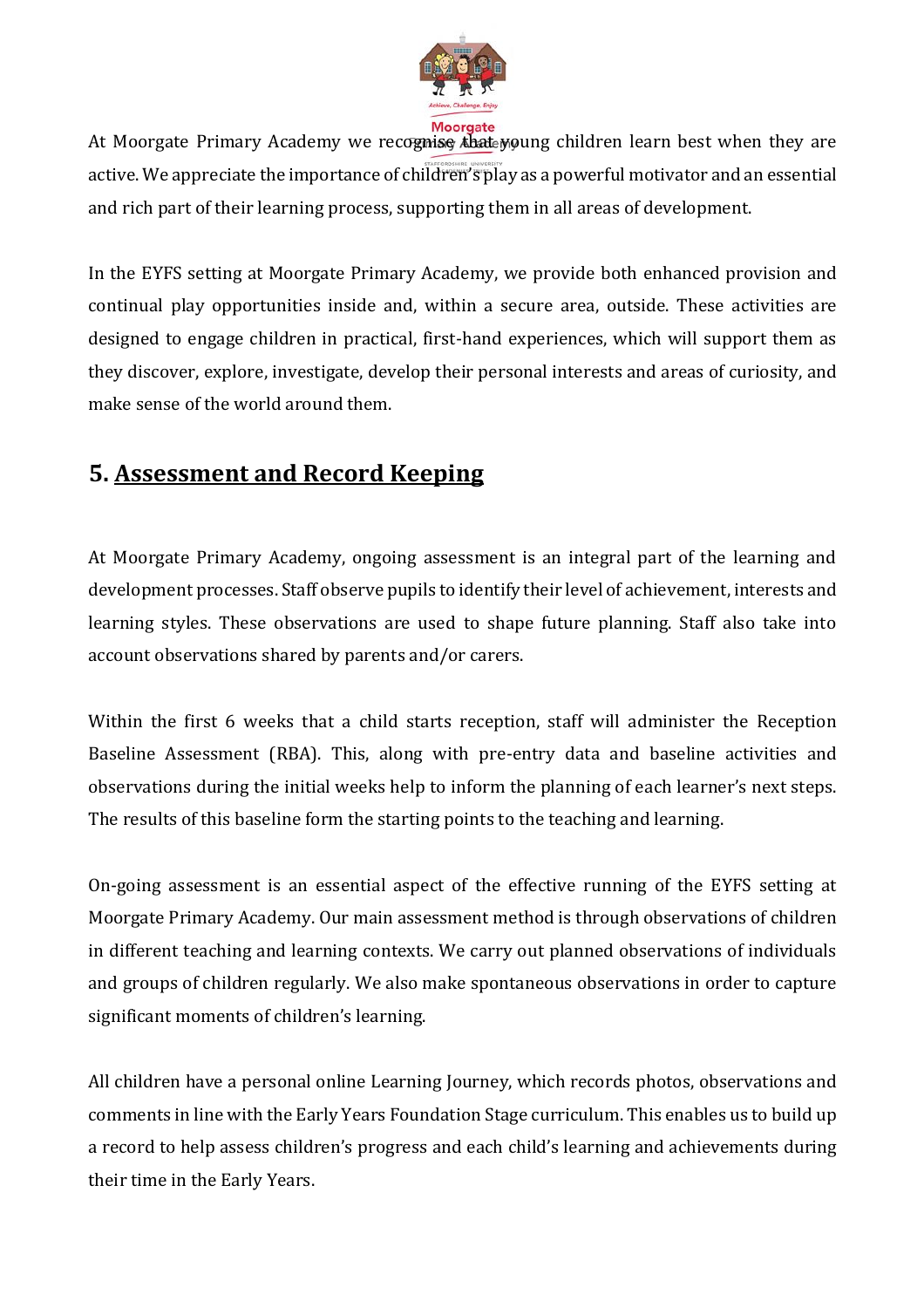

The Tapestry system is hosted on a secure, dedicated server based in the U.K. The only people able to access the online Learning Journals are members of staff, external moderators and parents/carers.

Observations are evaluated, children's learning priorities are identified and relevant learning opportunities are planned to support children to make the next steps and progress. Learning Journeys record children's progress over the academic year in all areas of learning of the EYFS framework. Samples of children's work are gathered together, along with photographic evidence and observations.

At the end of the EYFS, staff complete the EYFS profile for each child. Pupils are assessed against the 17 early learning goals, indicating whether they are:

- Meeting expected levels of development
- Not yet reaching expected levels ('emerging')

The profile reflects ongoing observations, and discussions with parents and/or carers. The results of the profile are shared with parents and/or carers for their child.

The profile is moderated internally (referring to the Development Matters [guidance\)](https://www.gov.uk/government/publications/development-matters--2) and in partnership with other local schools, to ensure consistent assessment judgements. EYFS profile data is submitted to the local authority.

#### **6. Planning**

Practitioners within the EYFS plan activities and experiences for children that enable children to develop and learn effectively.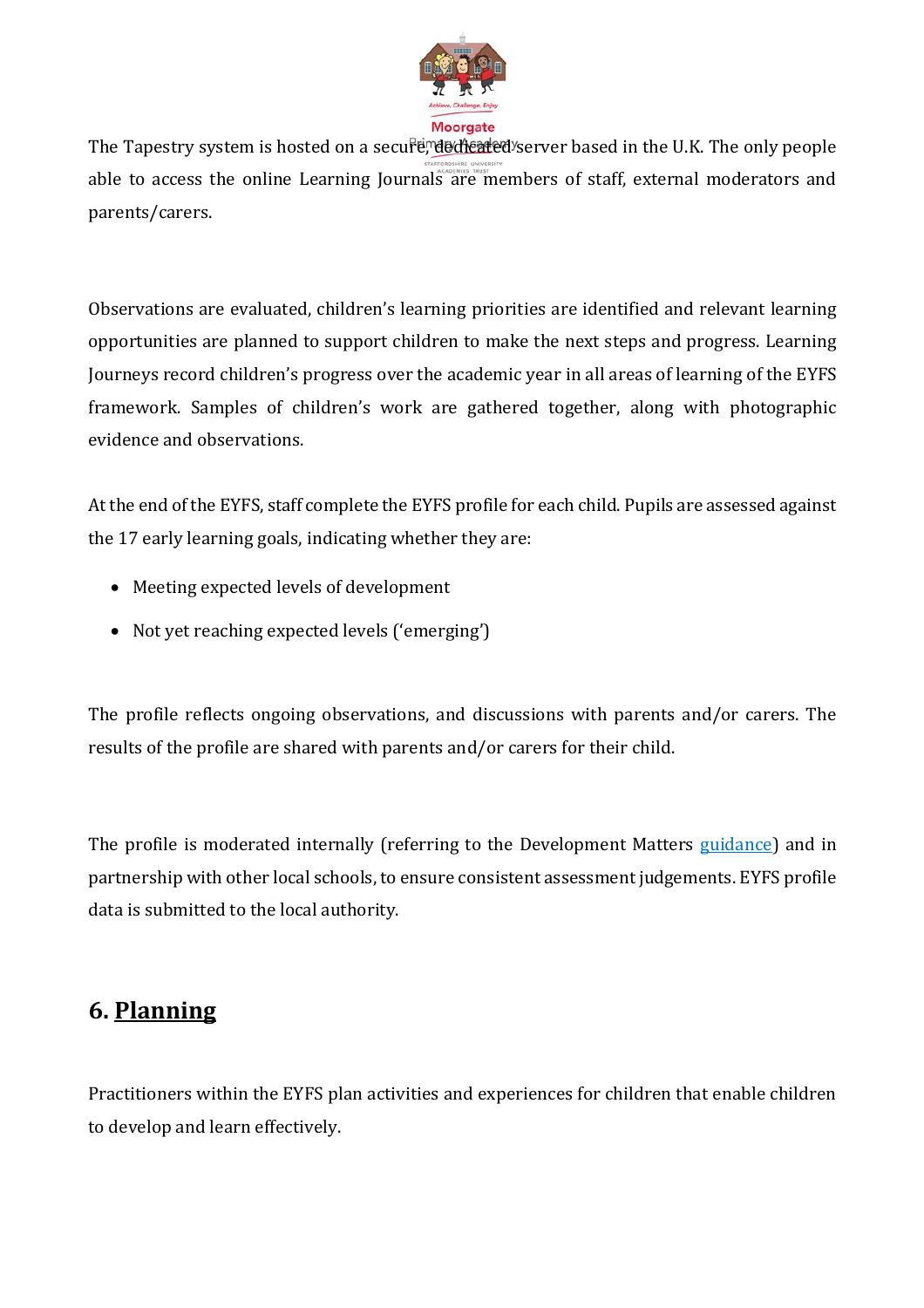

Each area of learning and development is implemented through planned, purposeful play, and through a mix of adult-led and child-initiated activities. Staff respond to each child's emerging needs and interests, guiding their development through warm, positive interaction.

Staff also take into account the individual needs, interests, and stage of development of each child in their care, and use this information to plan a challenging and enjoyable experience. Where a child may have a special educational need or disability, staff consider whether specialist support is required, linking with relevant services from other agencies, where appropriate.

In planning and guiding children's activities, staff reflect on the different ways that children learn and include these in their practice.

Children's learning is further promoted through the use of educational visits both within the local community and further afield. These visits are planned to support the planned topics and the interests of the children within the cohort.

As children grow older, and as their development allows, the balance of planning gradually shifts towards more adult-led activities to help children prepare for more formal learning, ready for year 1.

#### **7. Induction**

A child's first experience of school is extremely important to us so we aim to make the transition from home to school as happy and gentle as possible.

Parents are invited to an induction meeting where they can learn about the curriculum, routines and aims of the academy. They also have the opportunity to meet the Foundation Stage Team and visit the learning environment.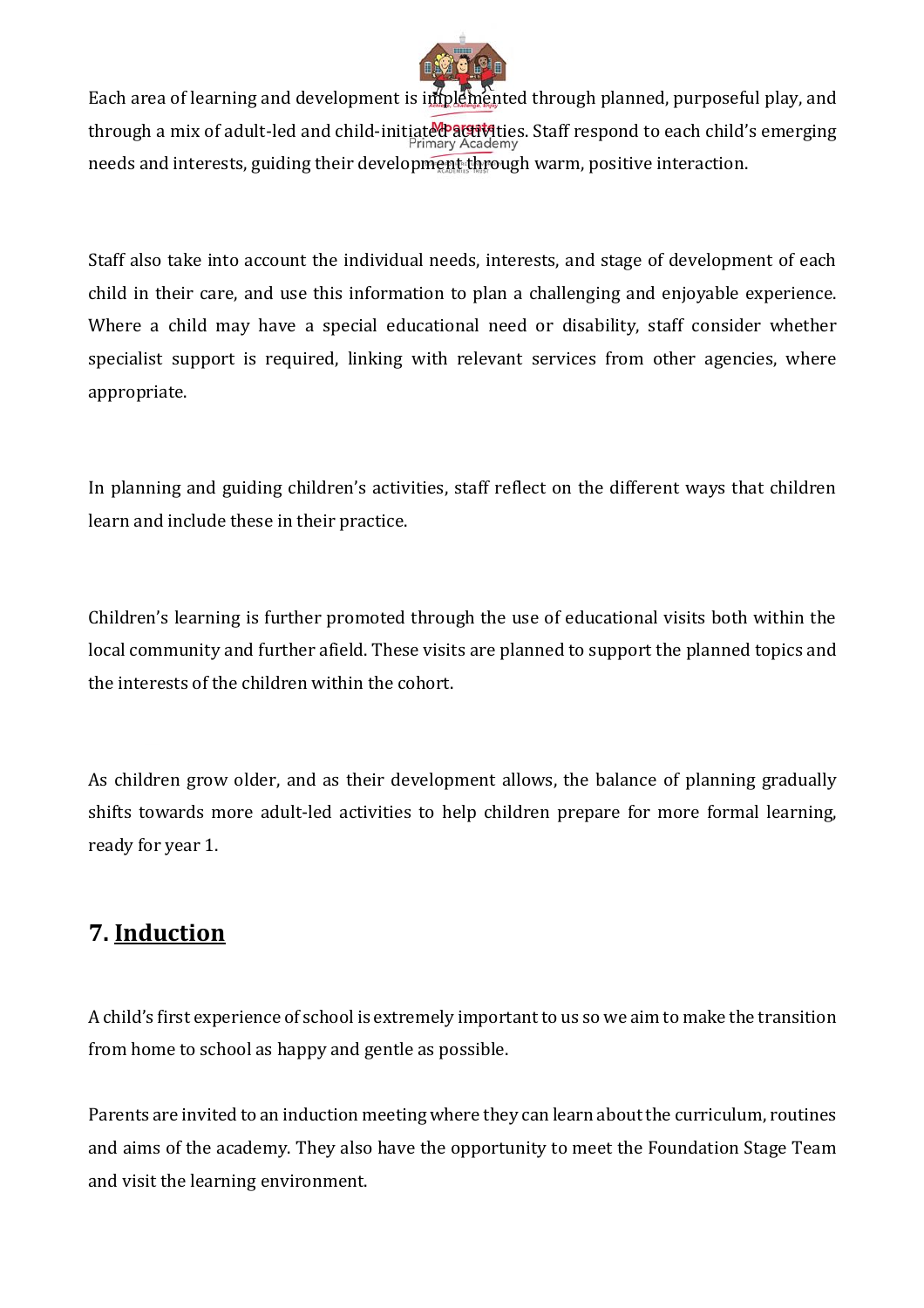

During the summer term practitioners, with parental permission, will go to visit the children in their own homes and in their current pre-school settings. The aim of these visits is to support us in developing our knowledge and understanding of each child in order to make the transition period as smooth as possible. The children are also invited in for a stay and play session where they are given a flavour of the experiences that will be on offer.

The Reception children are introduced into the academy in the following autumn term initially for a week of half-days, for a calm, happy transition where both child and adult have opportunities to interact on a 1:1 basis.

#### **8. Transition**

Children in Reception meet their prospective Year 1 teacher in the summer term. The teacher visits their new class in their current learning environment; the children then carry out activities within their new classroom, alongside their Year 1 teacher.

Teachers from Reception and Year 1 also meet to discuss the needs of the children in their class and strategies to ensure a smooth transition into KS1, such as routines, planning, activities, resources and LSA support. A summary of every child's development and learning achievements, based on the Early Years Foundation Stage Profile, is used to inform the baseline in Year 1 and the starting points for learning and teaching.

#### **9. Parents as Partners**

At Moorgate Primary Academy we understand that an effective partnership between our academy and home will have a positive impact on children's learning and development. We value the role of parents as children's primary educators and through home/school diaries, online learning journals and informal chats at the end of the day; we encourage parents to share their unique knowledge of their child. This supports practitioners in establishing interesting and stimulating learning experiences, responding to children's needs and interests.

Whole academy newsletters are also uploaded on our website. Throughout the course of the year parents receive a topic related newsletter that is early years specific.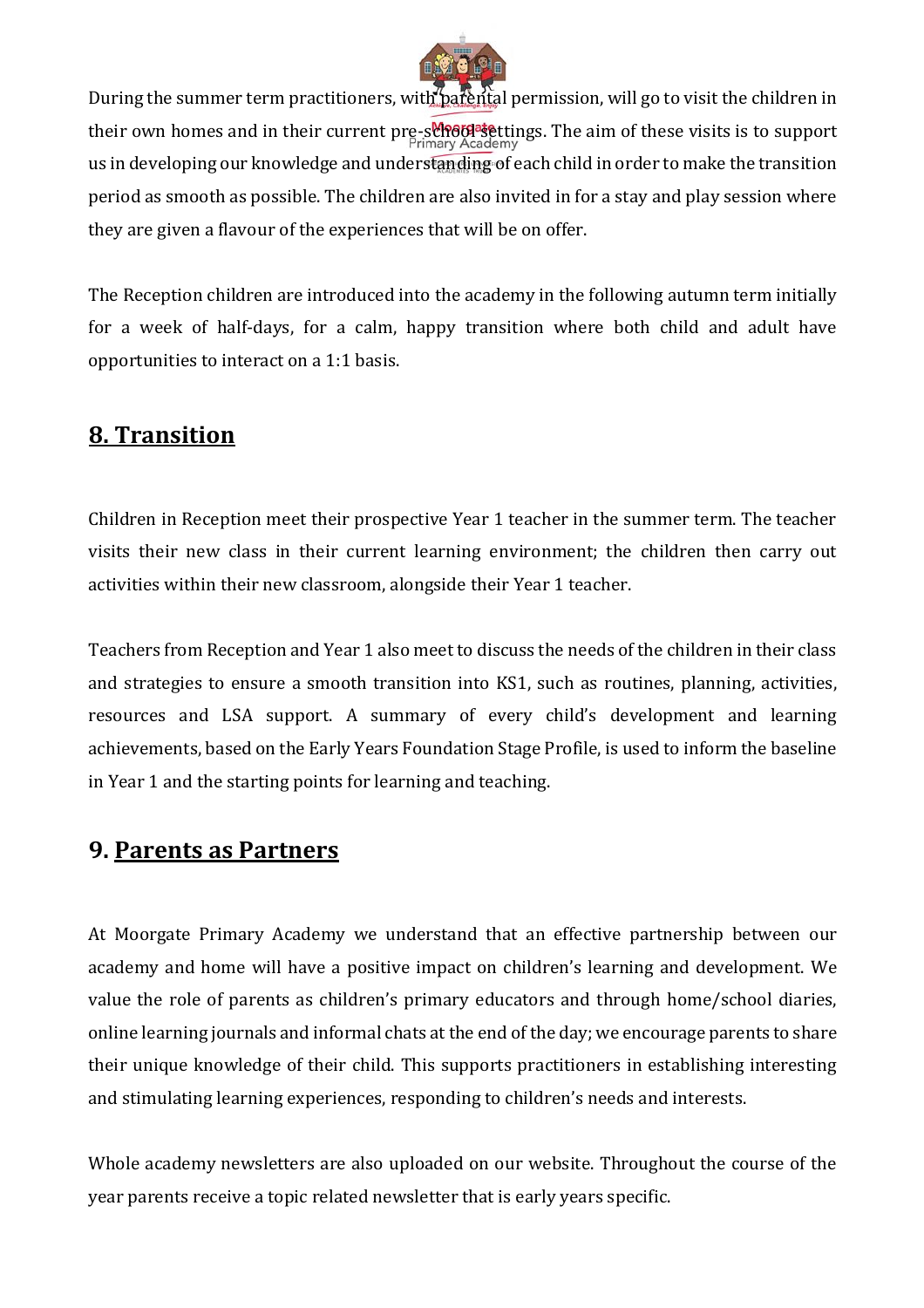

Parents are invited to attend parents' evenings during the course of the academic year. The first of these takes place during the autumn term to allow practitioners and parents to discuss how children have settled into the setting. Another parent's evening takes place during the spring term where practitioners will feedback on children's learning and development progress. Other opportunities for practitioners to share children's learning, development and well-being with parents include Learning Journeys, end of year reports and Star of the Week assemblies where children's achievements are recognised.

Parents are also invited into the setting on other occasions such as open afternoons for specific areas of the curriculum where they engage in planned activities with their child or for special events. During these events parents are invited to look through pupil's books and online learning journeys and add in personal comments which act as 'parent's voice'. This is highly valued and placed into their learning journey.

Parents and family members are encouraged to upload images and comments about their child's learning on to the online learning journey. Specific topics are shared with parents to help us get the most out of the comments. Images and comments can also be sent via email or handed to one of the EYFS practitioners.

Parents are always welcomed into our academy and encouraged to discuss any concerns they might have.

#### **10. Mobile Phones**

Within the Early Years Classrooms, mobile phones are not permitted to be used whilst pupils are in the room. This includes all staff members, visitors on site and parents. Signs are placed on all entrance doors to the Early Years classrooms as prompts. Pupils have access to IPads and digital cameras to take photos of their learning independently. Staff members check these are stored safely and delete photos at regular intervals.

#### **11. Inclusion**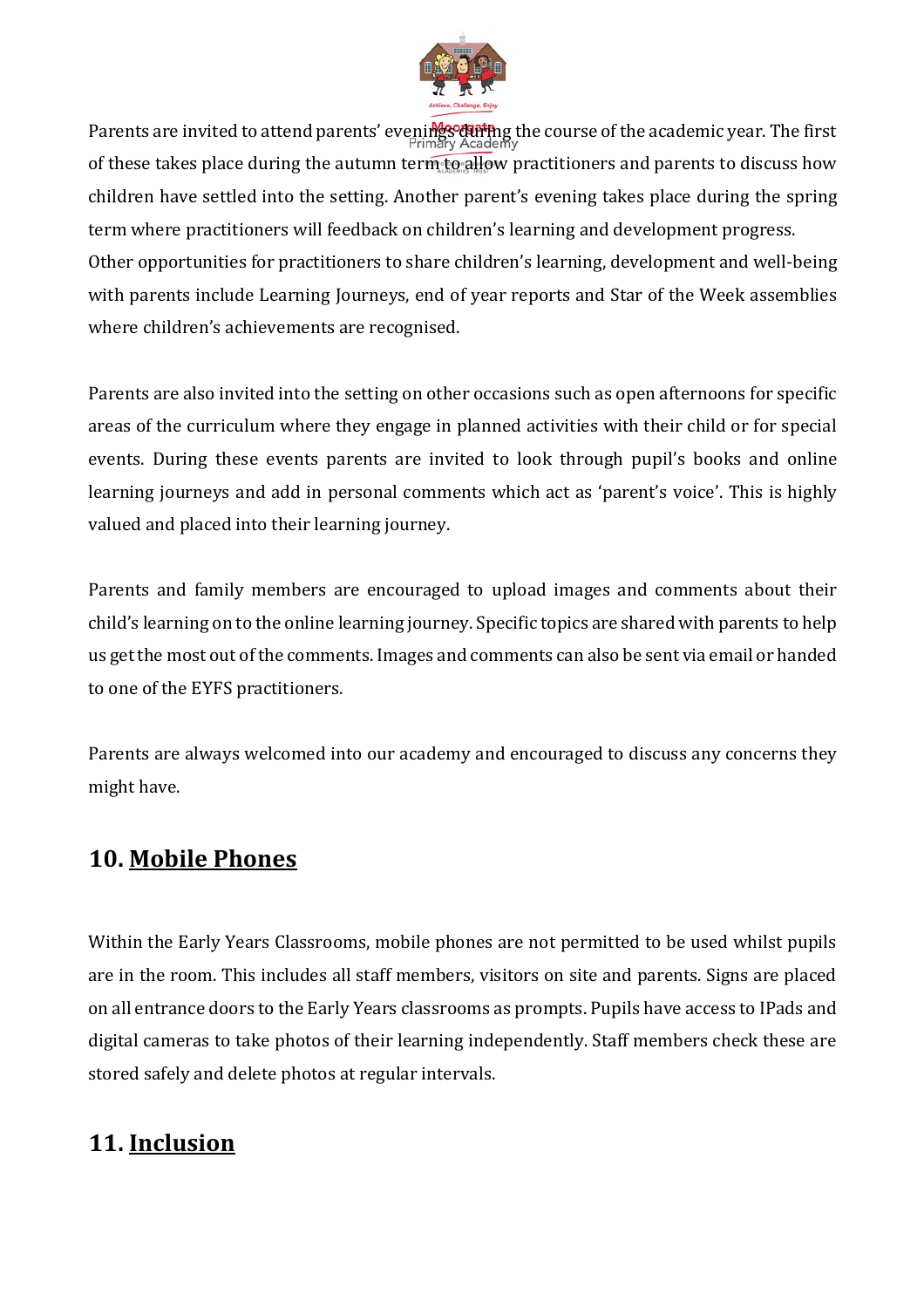

In our academy we believe that all children are special. We give our children every opportunity to achieve their best. All children will have equal access to the activities that support the desired outcomes regardless of race, gender or ability (including Gifted and Talented children and children with identified SEND). Activities and resources reflect every child. Support from parents and advice from inside and outside agencies may be sought in some cases.

#### **EQUAL OPPORTUNITIES**

*All children and staff have equal human rights at Moorgate Primary Academy*

The procedures in this policy are to be administered with full regard to our Equal Opportunities Policy and the rights of every individual.

#### **12. Monitoring arrangements**

This policy will be reviewed and approved by R.Colloby (Early Years Leader) every 12 months.

At every review, the policy will be shared with the governing board.

Last Reviewed – 29/11/2021

This Policy is to be reviewed: November 2022

R. Colloby (Early Years Leader)